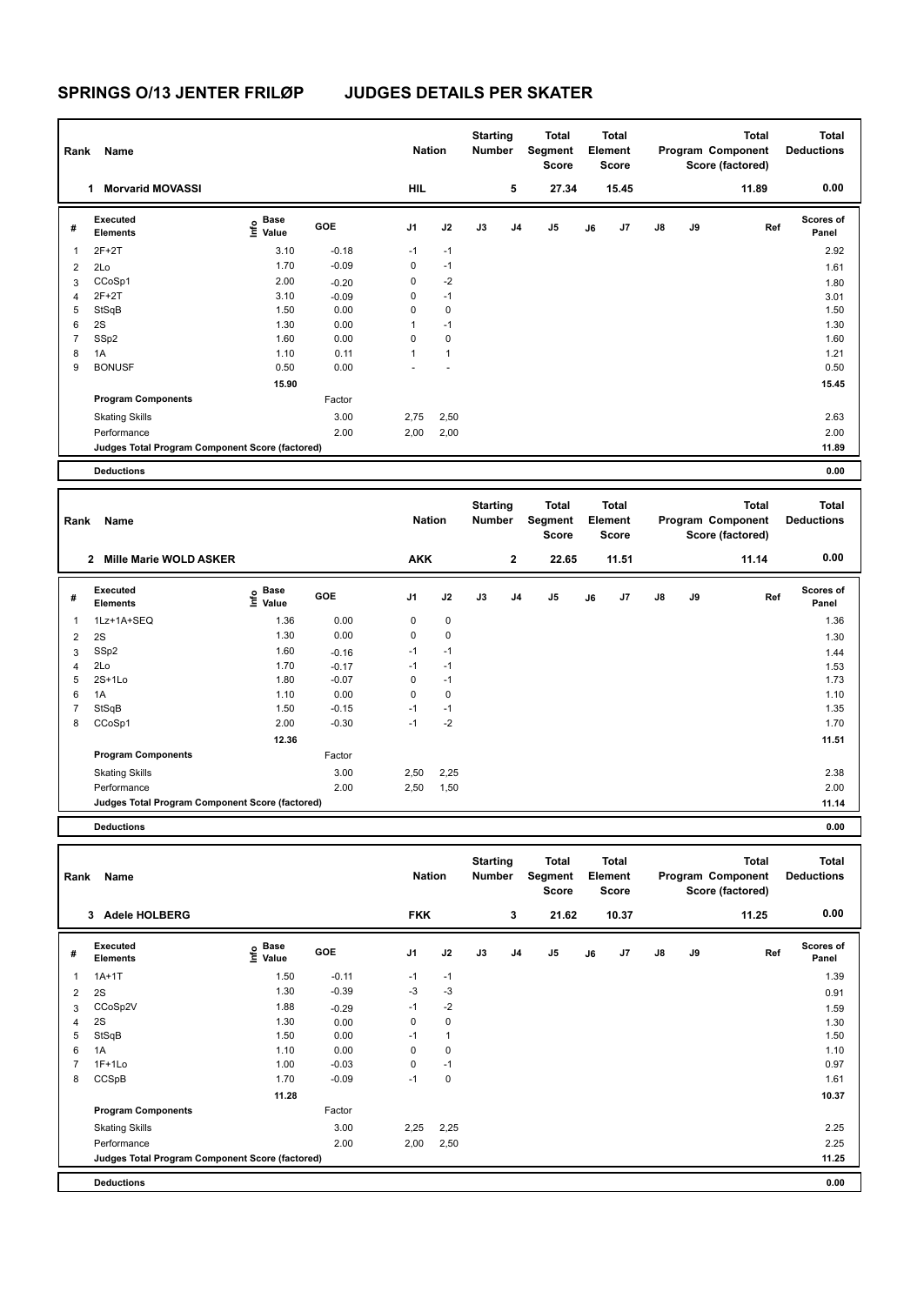## **SPRINGS O/13 JENTER FRILØP JUDGES DETAILS PER SKATER**

| Rank           | Name                                            |                                  |         | <b>Nation</b>  |              | <b>Starting</b><br>Number |                | Total<br>Segment<br><b>Score</b> |    | <b>Total</b><br>Element<br><b>Score</b> |    |    | <b>Total</b><br>Program Component<br>Score (factored) | <b>Total</b><br><b>Deductions</b> |  |
|----------------|-------------------------------------------------|----------------------------------|---------|----------------|--------------|---------------------------|----------------|----------------------------------|----|-----------------------------------------|----|----|-------------------------------------------------------|-----------------------------------|--|
|                | 4 Helene Aikio BEITMANN                         |                                  |         | <b>MKK</b>     |              |                           | 4              | 21.47                            |    | 11.82                                   |    |    | 9.65                                                  | 0.00                              |  |
| #              | Executed<br><b>Elements</b>                     | <b>Base</b><br>o Base<br>⊆ Value | GOE     | J <sub>1</sub> | J2           | J3                        | J <sub>4</sub> | J5                               | J6 | J7                                      | J8 | J9 | Ref                                                   | <b>Scores of</b><br>Panel         |  |
| 1              | $2S+1Lo$                                        | 1.80                             | $-0.07$ | 0              | $-1$         |                           |                |                                  |    |                                         |    |    |                                                       | 1.73                              |  |
| 2              | 1A                                              | 1.10                             | 0.00    | 0              | $\mathbf 0$  |                           |                |                                  |    |                                         |    |    |                                                       | 1.10                              |  |
| 3              | CCoSp2                                          | 2.50                             | $-0.25$ | $-1$           | $-1$         |                           |                |                                  |    |                                         |    |    |                                                       | 2.25                              |  |
| 4              | StSqB                                           | 1.50                             | $-0.38$ | $-2$           | $-3$         |                           |                |                                  |    |                                         |    |    |                                                       | 1.12                              |  |
| 5              | 2Lo                                             | 1.70                             | $-0.09$ | 0              | $-1$         |                           |                |                                  |    |                                         |    |    |                                                       | 1.61                              |  |
| 6              | 2S                                              | 1.30                             | $-0.07$ | $-1$           | 0            |                           |                |                                  |    |                                         |    |    |                                                       | 1.23                              |  |
| $\overline{7}$ | SSp2                                            | 1.60                             | 0.08    | 0              | $\mathbf{1}$ |                           |                |                                  |    |                                         |    |    |                                                       | 1.68                              |  |
| 8              | 1A                                              | 1.10                             | 0.00    | 0              | $\pmb{0}$    |                           |                |                                  |    |                                         |    |    |                                                       | 1.10                              |  |
|                |                                                 | 12.60                            |         |                |              |                           |                |                                  |    |                                         |    |    |                                                       | 11.82                             |  |
|                | <b>Program Components</b>                       |                                  | Factor  |                |              |                           |                |                                  |    |                                         |    |    |                                                       |                                   |  |
|                | <b>Skating Skills</b>                           |                                  | 3.00    | 2,00           | 2,25         |                           |                |                                  |    |                                         |    |    |                                                       | 2.13                              |  |
|                | Performance                                     |                                  | 2.00    | 1,75           | 1,50         |                           |                |                                  |    |                                         |    |    |                                                       | 1.63                              |  |
|                | Judges Total Program Component Score (factored) |                                  |         |                |              |                           |                |                                  |    |                                         |    |    |                                                       | 9.65                              |  |
|                | <b>Deductions</b>                               |                                  |         |                |              |                           |                |                                  |    |                                         |    |    |                                                       | 0.00                              |  |

| Rank           | Name                                            |                                  |         | <b>Nation</b>  |             | <b>Starting</b><br><b>Number</b> |                | <b>Total</b><br>Segment<br><b>Score</b> |    | <b>Total</b><br>Element<br>Score |               |    | <b>Total</b><br>Program Component<br>Score (factored) | <b>Total</b><br><b>Deductions</b> |
|----------------|-------------------------------------------------|----------------------------------|---------|----------------|-------------|----------------------------------|----------------|-----------------------------------------|----|----------------------------------|---------------|----|-------------------------------------------------------|-----------------------------------|
|                | <b>Amalie RAUDEBERG</b><br>5                    |                                  |         | <b>AKK</b>     |             |                                  | 6              | 16.79                                   |    | 8.65                             |               |    | 8.64                                                  | 0.50                              |
| #              | Executed<br><b>Elements</b>                     | <b>Base</b><br>e Base<br>⊆ Value | GOE     | J <sub>1</sub> | J2          | J3                               | J <sub>4</sub> | J <sub>5</sub>                          | J6 | J7                               | $\mathsf{J}8$ | J9 | Ref                                                   | <b>Scores of</b><br>Panel         |
| 1              | 1A<                                             | 0.83                             | $-0.42$ | $-5$           | $-5$        |                                  |                |                                         |    |                                  |               |    |                                                       | 0.41                              |
| 2              | 2S<<                                            | 0.40                             | $-0.20$ | $-5$           | $-5$        |                                  |                |                                         |    |                                  |               |    |                                                       | 0.20                              |
| 3              | 1Lz+1Lo                                         | 1.10                             | 0.03    | 1              | $\mathbf 0$ |                                  |                |                                         |    |                                  |               |    |                                                       | 1.13                              |
| 4              | CCoSp1                                          | 2.00                             | $-0.20$ | $-1$           | $-1$        |                                  |                |                                         |    |                                  |               |    |                                                       | 1.80                              |
| 5              | 1A                                              | 1.10                             | $-0.11$ | $-1$           | $-1$        |                                  |                |                                         |    |                                  |               |    |                                                       | 0.99                              |
| 6              | StSqB                                           | 1.50                             | $-0.15$ | $-1$           | $-1$        |                                  |                |                                         |    |                                  |               |    |                                                       | 1.35                              |
| $\overline{7}$ | 2S                                              | 1.30                             | $-0.13$ | $-1$           | $-1$        |                                  |                |                                         |    |                                  |               |    |                                                       | 1.17                              |
| 8              | SSp2                                            | 1.60                             | 0.00    | 0              | $\mathbf 0$ |                                  |                |                                         |    |                                  |               |    |                                                       | 1.60                              |
|                |                                                 | 9.83                             |         |                |             |                                  |                |                                         |    |                                  |               |    |                                                       | 8.65                              |
|                | <b>Program Components</b>                       |                                  | Factor  |                |             |                                  |                |                                         |    |                                  |               |    |                                                       |                                   |
|                | <b>Skating Skills</b>                           |                                  | 3.00    | 2,00           | 1,75        |                                  |                |                                         |    |                                  |               |    |                                                       | 1.88                              |
|                | Performance                                     |                                  | 2.00    | 1,75           | 1,25        |                                  |                |                                         |    |                                  |               |    |                                                       | 1.50                              |
|                | Judges Total Program Component Score (factored) |                                  |         |                |             |                                  |                |                                         |    |                                  |               |    |                                                       | 8.64                              |
|                | <b>Deductions</b>                               | Falls:                           | $-0.50$ |                |             |                                  |                |                                         |    |                                  |               |    |                                                       | $-0.50$                           |

< Under-rotated jump << Downgraded jump

| Rank | Name                                            |                           |            | <b>Nation</b>  |              | <b>Starting</b><br><b>Number</b> |                | <b>Total</b><br>Segment<br><b>Score</b> |    | <b>Total</b><br>Element<br>Score |               |    | <b>Total</b><br>Program Component<br>Score (factored) | <b>Total</b><br><b>Deductions</b> |
|------|-------------------------------------------------|---------------------------|------------|----------------|--------------|----------------------------------|----------------|-----------------------------------------|----|----------------------------------|---------------|----|-------------------------------------------------------|-----------------------------------|
|      | 6 Tyri EVANGER                                  |                           |            | <b>TSK</b>     |              |                                  | 1              | 16.35                                   |    | 7.85                             |               |    | 8.50                                                  | 0.00                              |
| #    | Executed<br><b>Elements</b>                     | Base<br>o Base<br>E Value | <b>GOE</b> | J <sub>1</sub> | J2           | J3                               | J <sub>4</sub> | J <sub>5</sub>                          | J6 | J7                               | $\mathsf{J}8$ | J9 | Ref                                                   | <b>Scores of</b><br>Panel         |
| 1    | 1A                                              | 1.10                      | $-0.50$    | $-4$           | $-5$         |                                  |                |                                         |    |                                  |               |    |                                                       | 0.60                              |
| 2    | $1F+1Lo$                                        | 1.00                      | 0.00       | 0              | $\mathbf 0$  |                                  |                |                                         |    |                                  |               |    |                                                       | 1.00                              |
| 3    | 1S                                              | 0.40                      | 0.00       | 0              | $\mathbf 0$  |                                  |                |                                         |    |                                  |               |    |                                                       | 0.40                              |
| 4    | CCoSpB                                          | 1.70                      | 0.17       | 1              | $\mathbf{1}$ |                                  |                |                                         |    |                                  |               |    |                                                       | 1.87                              |
| 5    | 1Lz                                             | 0.60                      | $-0.06$    | $-1$           | $-1$         |                                  |                |                                         |    |                                  |               |    |                                                       | 0.54                              |
| 6    | StSqB                                           | 1.50                      | $-0.08$    | 0              | $-1$         |                                  |                |                                         |    |                                  |               |    |                                                       | 1.42                              |
| 7    | $1F+1Lo$                                        | 1.00                      | 0.00       | 0              | $\mathbf 0$  |                                  |                |                                         |    |                                  |               |    |                                                       | 1.00                              |
| 8    | LSpB                                            | 1.20                      | $-0.18$    | $-1$           | $-2$         |                                  |                |                                         |    |                                  |               |    |                                                       | 1.02                              |
|      |                                                 | 8.50                      |            |                |              |                                  |                |                                         |    |                                  |               |    |                                                       | 7.85                              |
|      | <b>Program Components</b>                       |                           | Factor     |                |              |                                  |                |                                         |    |                                  |               |    |                                                       |                                   |
|      | <b>Skating Skills</b>                           |                           | 3.00       | 1,75           | 1,25         |                                  |                |                                         |    |                                  |               |    |                                                       | 1.50                              |
|      | Performance                                     |                           | 2.00       | 2,25           | 1,75         |                                  |                |                                         |    |                                  |               |    |                                                       | 2.00                              |
|      | Judges Total Program Component Score (factored) |                           |            |                |              |                                  |                |                                         |    |                                  |               |    |                                                       | 8.50                              |
|      | <b>Deductions</b>                               |                           |            |                |              |                                  |                |                                         |    |                                  |               |    |                                                       | 0.00                              |

! Not clear edge